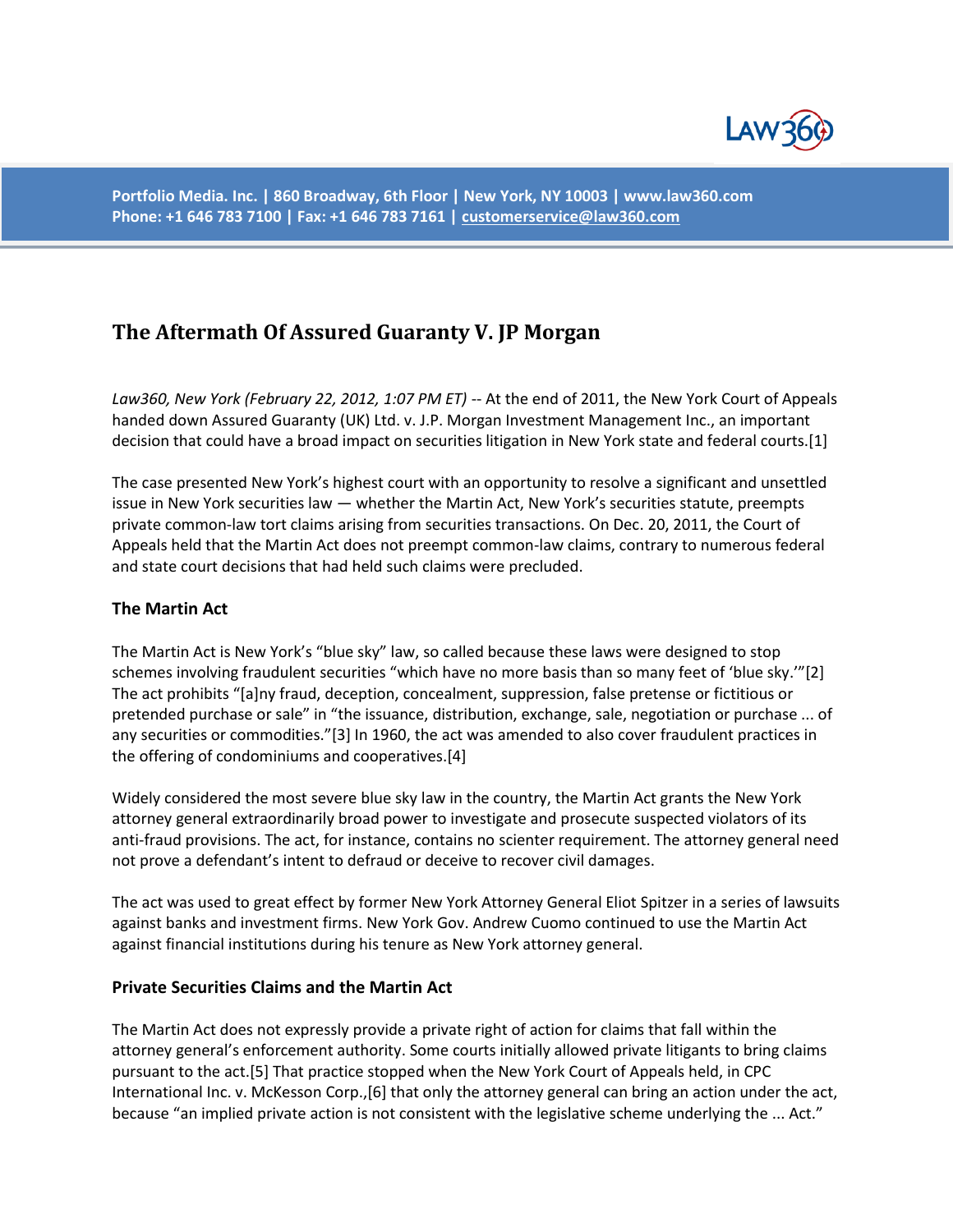The CPC decision set the Martin Act apart from other states' blue sky laws, the majority of which had been held to provide an implied private right of action.[7] While dealing with private actions under the Martin Act itself, the CPC decision left open the question of the extent to which the Martin Act, under the doctrine of preemption, precluded common-law claims asserted in New York securities cases.

## **Martin Act Preemption**

Following CPC, many state and federal courts in New York held that the Martin Act preempts private common-law claims based on facts that would also allow the New York attorney general to bring an action under the act. An exception was made for common-law fraud, which requires proof of deceitful intent, an additional element not required by the act.

For example, a line of condominium and cooperative cases in New York state court found that commonlaw negligence, breach of fiduciary duty, and constructive fraud claims were preempted by the Martin Act, because allowing the claims "would effectively permit a private action under the ... Act, which would be inconsistent with the Attorney-General's exclusive enforcement powers thereunder."[8]

In Independent Order of Foresters v. Donaldson, Lufkin & Jenrett, the Southern District of New York applied these real estate cases to the securities context, holding that "[a]ny claim that is covered by the Martin Act is ... not actionable by a private party," and dismissed common-law claims for negligence and breach of fiduciary duty.[9]

The Second Circuit reached a similar result in Castellano v. Young & Rubicam Inc.,[10] relying on the New York state court real estate cases to dismiss a common-law breach of fiduciary duty claim. Although the courts were not uniform on the issue, the majority of federal courts within the Second Circuit have followed Foresters and Castellano in finding Martin Act preemption of nonfraud tort claims.[11]

Until this past December, the New York Court of Appeals had not directly addressed the issue. The closest it came was in Kerusa Co. LLC v. W10Z/515 Real Estate LP,[12] where the court dismissed a common-law fraud claim involving a condo development because it was based entirely on disclosure requirements imposed solely by the Martin Act.

The Kerusa court held that, on those facts, a common-law fraud claim based on a defendant's failure to comply with the Martin Act cannot be meaningfully distinguished from a private right of action under the act.[13] However, the Court of Appeals did not address the question of whether plaintiffs could bring a common-law cause of action that was premised on facts which would support a valid Martin Act claim by the attorney general, but whose elements were not based on the particular requirements of the act itself.

Certain decisions by the New York Appellate Division, New York's intermediate appellate court, had rejected arguments for such broad preemption, finding that private common-law claims "may rest upon the same facts that would support a Martin Act violation ... as long as they are sufficient to satisfy traditional rules of pleading and proof."[14]

#### **Assured Guaranty**

In Assured Guaranty, the plaintiff brought negligence and breach of fiduciary duty claims against an investment manager for investing funds in mortgage-backed securities. The trial court dismissed the claims, finding that they were preempted by the Martin Act. The Appellate Division, First Department, reversed. Construing Kerusa narrowly, the Appellate Division held that a private common-law claim is not preempted by the act unless it also "cast[s] what is clearly an obligation under the ... Act as a common-law cause of action."[15]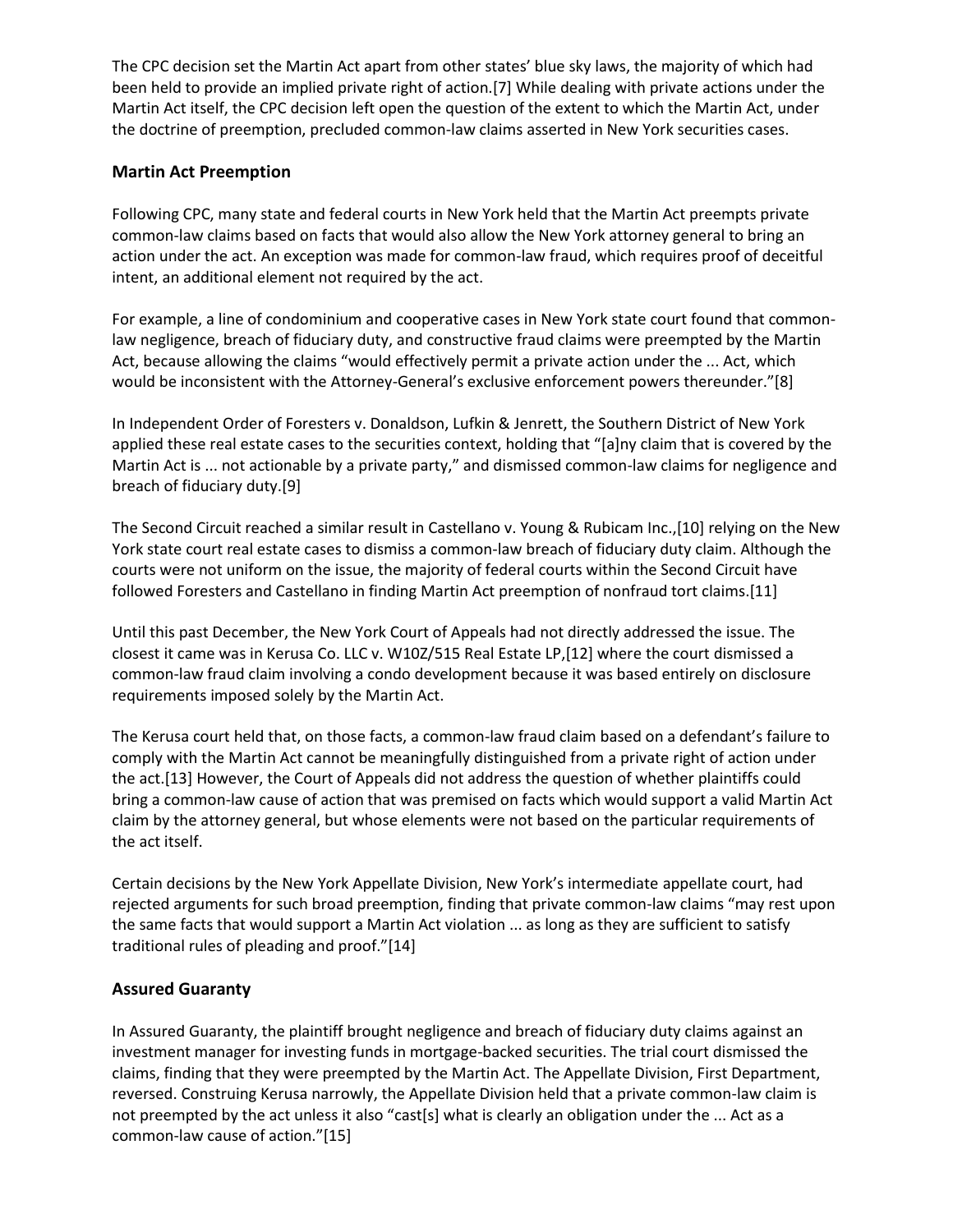The court was persuaded by the New York attorney general's amicus brief, which asserted that "there is nothing in the act or its legislative history, despite a number of amendments, that indicates any intention [by] the Legislature to replace common-law causes of action," and that allowing common-law claims furthers the purpose of the act, which is to combat fraud in securities transactions.[16] The court also cited as persuasive Anwar v. Fairfield, a decision by U.S. District Judge Victor Marrero of the Southern District of New York, which criticized the Foresters and Castellano decisions for reading the early state court real estate cases too broadly.[17]

The Appellate Division applied the same reasoning in CMMF LLC v. J.P. Morgan Investment Management Inc., [18] decided the same day as Assured Guaranty. In CMMF, the trial court declined to find commonlaw negligence and breach of fiduciary duty claims preempted by the Martin Act, and the Appellate Division affirmed, voicing its opposition to the majority federal court view.

These cases appeared to settle the issue, at least in the New York state courts. Even after the Appellate Division's decision in Assured Guaranty was handed down, however, the dissonance continued in the federal courts. In one case, another judge in the Southern District found that common-law claims were still preempted by the Martin Act.[19] In doing so, the court followed Castellano without addressing the comprehensive analysis of this issue in Anwar, and noted that the Appellate Division's decision in Assured Guaranty was not the "last word" on the subject because the New York Court of Appeals had not addressed the issue.[20]

Meanwhile, the bank defendant moved for leave to further appeal the First Department's decision in Assured Guaranty to the New York Court of Appeals, noting this conflict among the state and federal courts on Martin Act preemption, and the Court of Appeals' failure to address the issue directly. The Appellate Division granted the bank defendant leave to further appeal, setting the preemption question up for decision by New York's highest court.

## **The Court of Appeals' Opinion**

In a unanimous opinion, the Court of Appeals rejected the argument that the Martin Act preempts nonfraud common-law claims. Relying on CPC and Kerusa, as well as the court's prior cases on commonlaw preemption, the court held that, as a general rule, the Martin Act does not preclude a private litigant from bringing a nonfraud common-law cause of action.

The court stated that, read together, CPC and Kerusa stand only for the proposition that a private litigant may not pursue a common-law cause of action where the claim is based on a violation of the Martin Act itself and would not exist but for the statute. Hence, the court held, there is no "preemption" based merely on the fact that the common-law claim brought by a private litigant could also be styled as a Martin Act claim. As the court put it, "mere overlap between the common law and the Martin Act is not enough to extinguish common-law remedies."[21]

The Court of Appeals stated that its conclusion was supported by the plain text of the act, as well as the legislative intent, legislative history and policy considerations underlying the act. The court agreed with the New York attorney general's position that the purpose of the Martin Act is not impaired by private common-law actions that have a legal basis independent of the statute, because "proceedings by the Attorney General and private actions further the same goal — combating fraud and deception in securities transactions."[22]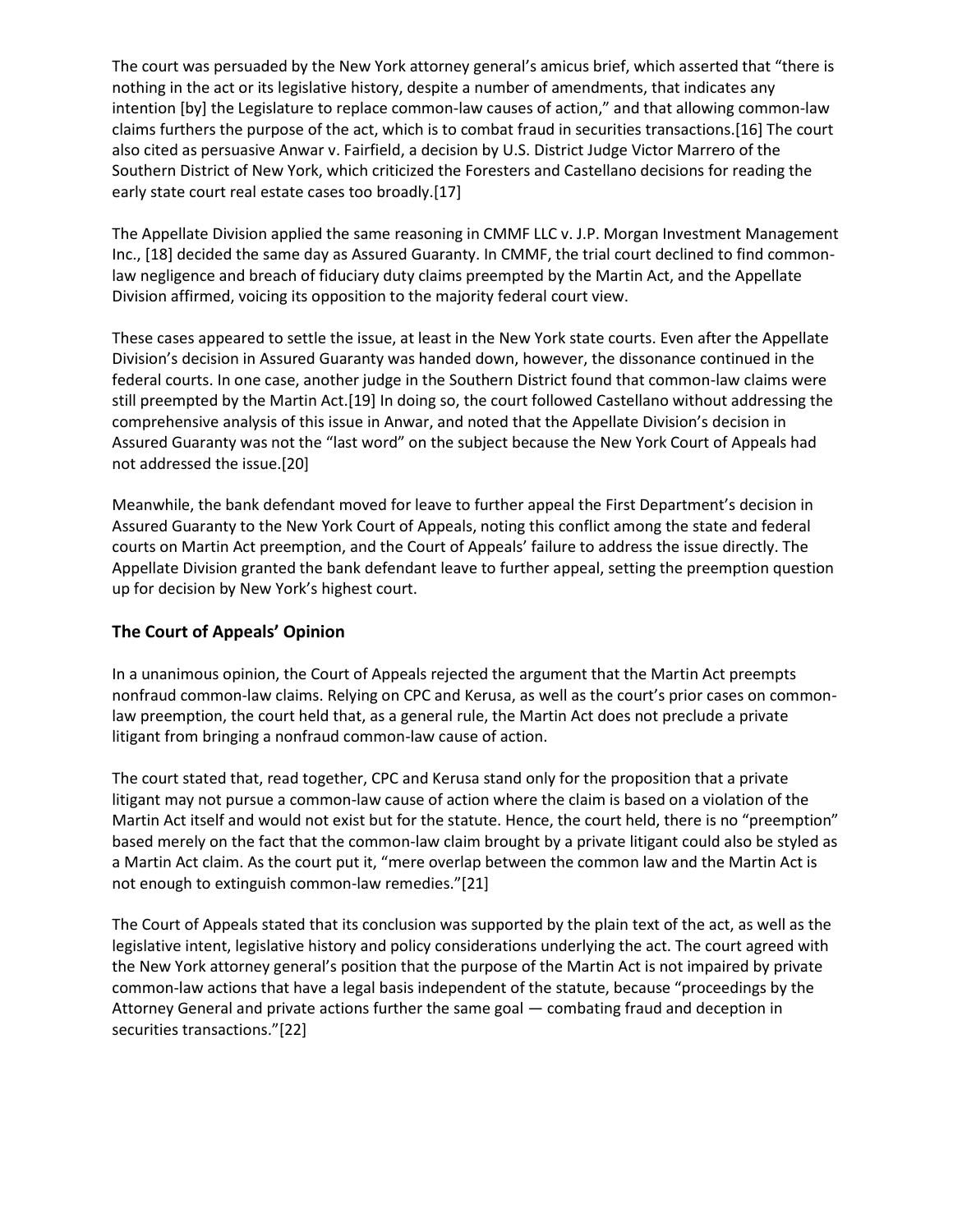The court cited approvingly to Judge Marrero's opinion in Anwar when discussing the legislative intent and policy considerations underlying its interpretation of the Martin Act. The court stated that a finding that the Martin Act precludes properly pleaded common-law actions would leave the marketplace "less protected than it was before the Martin Act's passage, which can hardly have been the goal of its drafters."[23] For these reasons, the court concluded that the plaintiff's common-law claims of breach of fiduciary duty and gross negligence were not barred by the Martin Act and should be permitted to go forward.

## **The Implications of Assured Guaranty for Securities Litigation in New York**

The impact of this opinion on securities litigation in New York, in both the state and federal courts, is significant. Some commentators have already predicted that Assured Guaranty will result in a substantial increase in consumer fraud suits, as well as suits for negligence and breach of fiduciary duty, in connection with the purchase and sale of securities.[24]

It remains to be seen whether a greater number of suits will be filed, but at the very least, more actions are likely to survive motions to dismiss. Assured Guaranty opens the door for private litigants asserting federal securities law claims to plead state common-law claims that might previously have been considered preempted by the Martin Act.

While presenting a new opportunity for plaintiffs in securities litigation, Assured Guaranty ushers in new burdens for defendants. The decision will require financial institutions jurisdictionally connected to New York and their counsel to become more aware of New York common-law theories of recovery. To be sure, although Martin Act preemption is no longer one of them, viable defenses to such claims remain, which can be asserted in a motion to dismiss.

For example, a plaintiff asserting a negligent misrepresentation claim must under New York law plead a special or privity-like relationship with the defendant. But, Assured Guaranty eliminates a preemption defense to common-law claims that had given significant protection to defendants in the New York federal courts.

As noted in an amicus brief from the Securities Industry and Financial Markets Association, the overall effect of the New York Court of Appeals' decision may be to impose substantial new regulatory burdens, resulting in "higher costs, reduced returns, and narrower investment choices for investors."[25] Moreover, some legislators have interpreted this decision as a signal to the New York legislature that the Martin Act should itself be expanded to permit a private right of action.[26] In fact, one bill authorizing such a right has already been introduced in the New York State Assembly.[27]

New York remains a hub for the securities industry, and investment decisions worth billions of dollars are frequently governed by transactions and contracts controlled by New York law. For decades, securities professionals have had the comfort that these transactions and contracts would not be second guessed by common-law negligence claims or other common-law claims should a wise investment perform poorly through no fault of the securities professional involved, unless plaintiffs were also prepared to assert that there was intentional misconduct. Based on the Court of Appeals' Assured Guaranty decision, the landscape appears to have changed, and the range of available causes of action has broadened.

--By Harold K. Gordon, Robert W. Gaffey, Jayant W. Tambe and Joshua K. Bromberg, Jones Day

*Harold Gordon is a partner in Jones Day's New York office. Robert Gaffey is a partner in the firm's New York office, where he is co-leader of the firm's securities litigation and U.S. Securities and Exchange Commission enforcement practice. Jayant Tambe is a partner in the firm's New York office, where he is*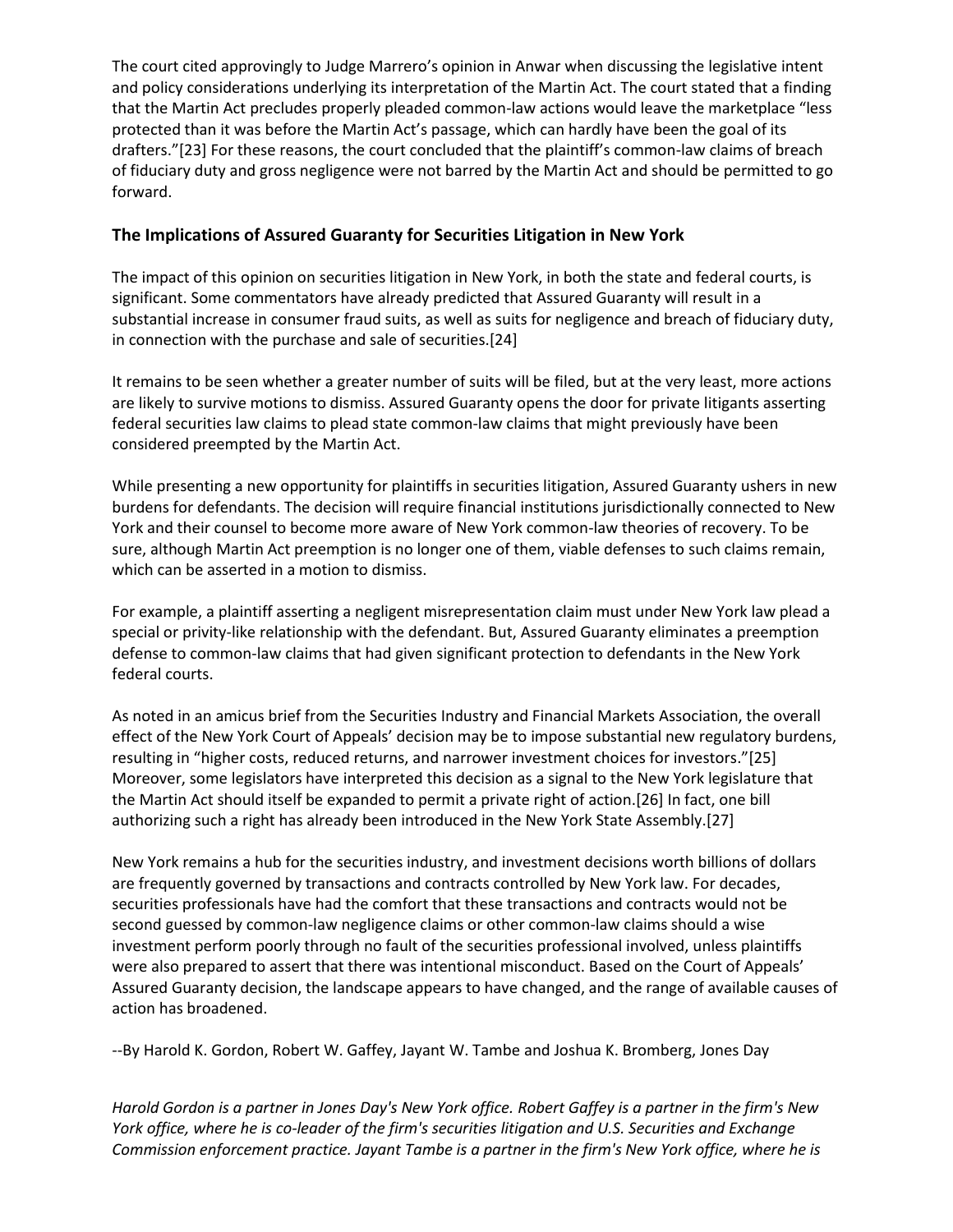*co-leader of the firm's financial institutions litigation and regulation practice. Joshua Bromberg is an associate in the firm's New York office.*

*The opinions expressed are those of the authors and do not necessarily reflect the views of the firm, its clients, or Portfolio Media, publisher of Law360. This article is for general information purposes and is not intended to be and should not be taken as legal advice.*

[1] Assured Guaranty (UK) Ltd. v. J.P. Morgan Investment Management Inc., No. 227, 2011 N.Y. (Dec. 20, 2011).

[2] Hall v. Geiger-Jones Co., 242 U.S. 539 (1917).

[3] N.Y. Gen. Bus. Law § 352-c.

[4] N.Y. Gen. Bus. Law § 352-e.

[5] See, e.g., Lupardo v. I.N.M. Indus. Corp., 36 F.R.D. 438, 439 (S.D.N.Y. 1965).

[6] CPC Intern. Inc. v. McKesson Corp., 70 N.Y.2d 268, 277 (1987).

[7] Id. at 276 (discussing the anti-fraud provisions of the Martin Act, and noting that "[i]n all the other states, except one, the Legislature has expressly recognized a private civil action for violations of the corresponding provision.").

[8] Eagle Tenants Corp. v. Fishbein, 182 A.D.2d 610, 611 (2d Dep't 1992). See also Horn v. 440 East 57th Co., 151 A.D.2d 112 (1st Dep't 1989); Rego Park Gardens Owners Inc. v. Rego Park Gardens Assoc., 191 A.D.2d 621, 595 N.Y.S.2d 492, 494 (2d Dep't 1993).

[9] Independent Order of Foresters v. Donaldson, Lufkin & Jenrett, 919 F.Supp. 149, 153 (S.D.N.Y. 1996).

[10] Castellano v. Young & Rubicam Inc., 257 F.3d 171 (2d Cir. 2001).

[11] See, e.g., In re Beacon Associates Litig., 745 F.Supp.2d 386 (S.D.N.Y. Oct. 5, 2010); Stephenson v. Citco Group Ltd., 700 F.Supp.2d 599 (S.D.N.Y. 2010). But see, e.g., Cromer Finance Ltd. v. Berger, No. 00 CIV 2498., 2001, at \*4 (S.D.N.Y. Sept. 19, 2001) (finding plaintiff's negligence claims not precluded by the Martin Act); Anwar v. Fairfield Greenwich Ltd., 728 F.Supp.2d 354, 371 (S.D.N.Y. 2010) (predicting that Court of Appeals would hold that the Martin Act does not preclude state law causes of action that do not derive from or rely upon the Act to establish a required element of the claim).

[12] Kerusa Co. LLC v. W10Z/515 Real Estate LP, 12 N.Y.3d 236, 906 N.E.2d 1049 (2009).

[13] 12 N.Y.3d at 247 ("That Kerusa alleged the elements of common-law fraud does not transmute a prohibited private cause of action to enforce Martin Act disclosure requirements into an independent common-law tort.").

[14] Caboara v. Babylon Cove. Dev., 862 N.Y.S.2d 535, 537 (2d Dep't 2008). See also Scalp & Blade Inc. v. Advest Inc., 281 A.D.2d 882 (4th Dep't 2001).

[15] Assured Guar. (UK) Ltd. V. J.P. Morgan Inv. Management Inc., 915 N.Y.S.2d 7, 13 (1st Dep't Nov. 23, 2010).

[16] Id. at 15.